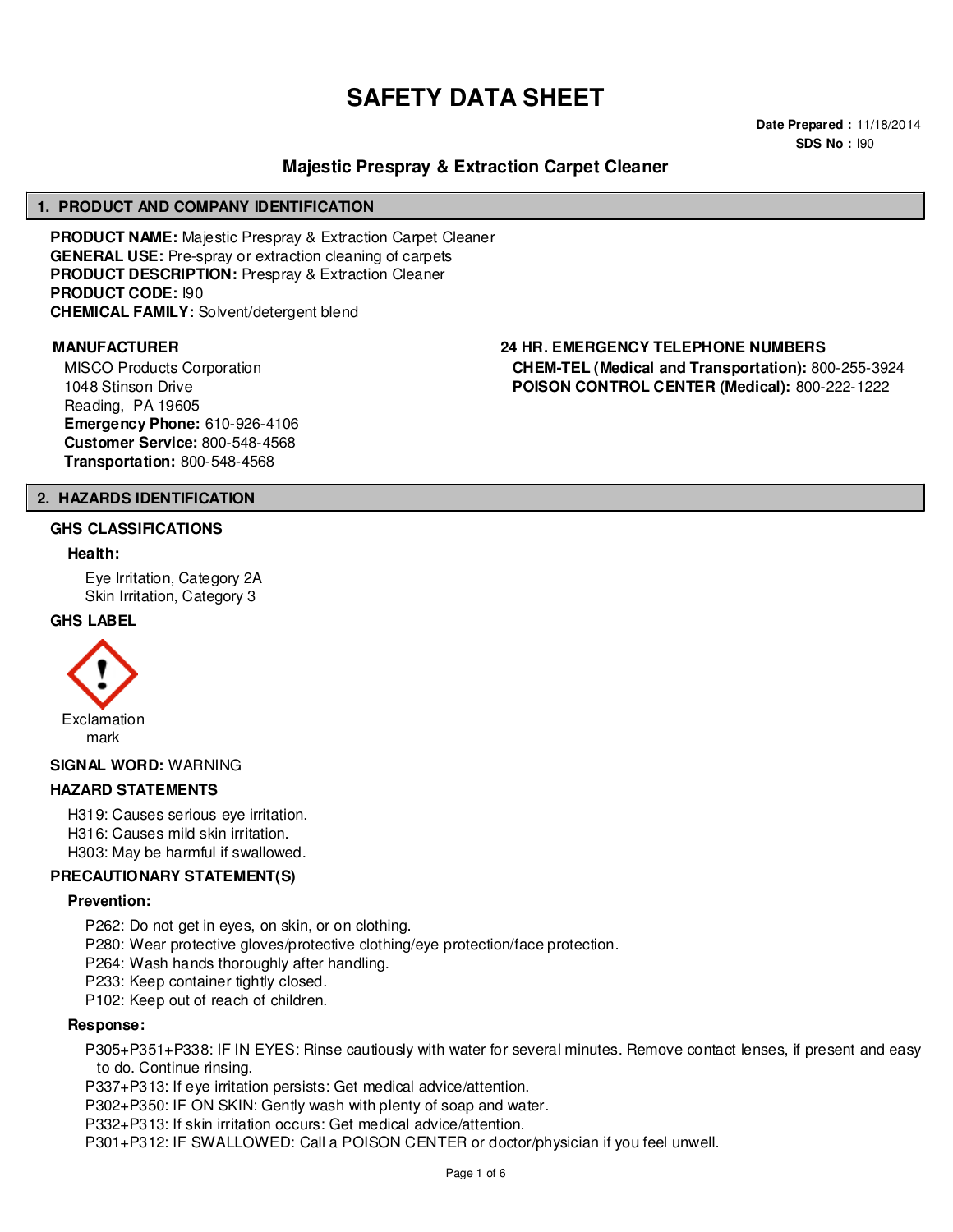# **Storage:**

P404: Store in a closed container.

#### **Disposal:**

P501: Dispose of contents/container according to all local, state and Federal regulations.

#### **EMERGENCY OVERVIEW**

**PHYSICAL APPEARANCE:** Clear Liquid

**IMMEDIATE CONCERNS:** Eye & Skin irritant

# **POTENTIAL HEALTH EFFECTS**

**EYES:** Contact causes eye irritation.

**SKIN:** Skin irritant with prolonged or repeated contact.

**SKIN ABSORPTION:** None Expected.

**INGESTION:** Although of moderate to low toxicity, ingestion can cause gastrointestinal irritation, nausea, vomiting, diarrhea, and possible death.

**INHALATION:** None Expected.

#### **REPRODUCTIVE TOXICITY**

**TERATOGENIC EFFECTS:** None known.

**CARCINOGENICITY:** No listed substance

**MUTAGENICITY:** None known.

**MEDICAL CONDITIONS AGGRAVATED:** Previous skin conditions such as dermatitis may be aggrevated.

**ROUTES OF ENTRY:** Eye, skin, ingestion.

**CANCER STATEMENT:** No listed substance

**WARNING CAUTION LABELS:** Irritant

**PHYSICAL HAZARDS:** None Expected.

#### **3. COMPOSITION / INFORMATION ON INGREDIENTS**

| <b>Chemical Name</b>             | $Wt.\%$   | <b>CAS</b>     |
|----------------------------------|-----------|----------------|
| Secondary Alcohol Ethoxylate     | $0 - 5$   | 84133-50-6     |
| Primary Alcohol Ethoxylate C11   | $0 - 5$   | 34398-01-1     |
| Homopolymer of acrylic acid      | $0 - 5$   | 66019-18-9     |
| Diethylene Glycol Butyl Ether    | $0 - 5$   | $112 - 34 - 5$ |
| Tripropylene Glycol Methyl Ether | $0 - 5$   | 25498-49-1     |
| Fragrance                        | < 0.5     | N/A            |
| Water                            | $80 - 85$ | 7732-18-5      |

### **4. FIRST AID MEASURES**

**EYES:** Immediately flush eyes with water for at least 15 minutes, while holding eyelids open. Remove contact lenses, if present, after the first 5 minutes, then continue rinsing eye. Seek medical attention immediately.

**SKIN:** Wash with soap and water. Get medical attention if irritation develops or persists.

**INGESTION:** Get immediate medical attention. Do not induce vomiting unless instructed to do so by poison center or physician.

**INHALATION:** Remove victim to fresh air and monitor. Seek medical advise if irritation persists.

#### **SIGNS AND SYMPTOMS OF OVEREXPOSURE**

**EYES:** Burning sensation with tearing, redness.

**SKIN:** Prolonged contact will cause irritation marked by redness, burning sensation.

**SKIN ABSORPTION:** Not Established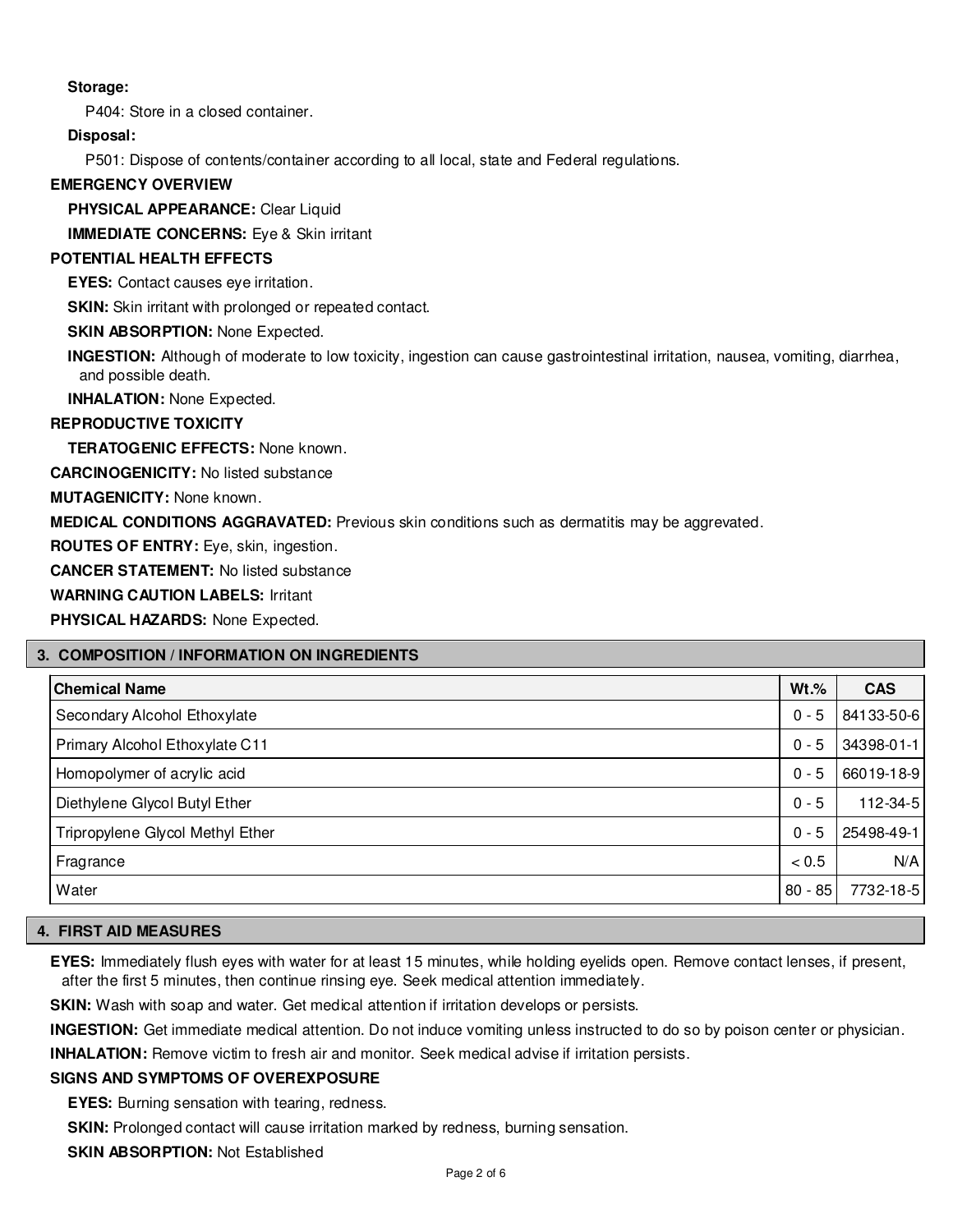**INGESTION:** Irritation of mouth, throat, along with stomach upset, vomiting. **INHALATION:** Irritation of nose, throat and lungs with coughing, sneezing, possible difficulty breathing. **ACUTE TOXICITY:** Not Established

# **5. FIRE FIGHTING MEASURES**

**FLAMMABLE CLASS:** NA = Not Applicable

**GENERAL HAZARD:** NA = Not Applicable

**EXTINGUISHING MEDIA:** Not required. Water based material.

**FIRE FIGHTING PROCEDURES:** NA = Not Applicable

# **6. ACCIDENTAL RELEASE MEASURES**

**SMALL SPILL:** Avoid walking in product. Wipe up or otherwise flush small spills to sanitary sewer.

**LARGE SPILL:** Avoid walking in material. Prevent product from entering into stream, soil, storm sewer or other bodies of water.

#### **ENVIRONMENTAL PRECAUTIONS**

**WATER SPILL:** Avoid discharges into open waterways.

**LAND SPILL:** Avoid discharge to soil.

**GENERAL PROCEDURES:** Isolate spill or leak area immediately. Keep unauthorized personnel away. Do not touch or walk through spilled material. Prevent entry into waterways, sewers, or confined areas. Absorb with dry earth, sand or other noncombustible material and transfer to containers.

**SPECIAL PROTECTIVE EQUIPMENT:** Eye protection, rubber gloves, rubber boots to protect feet.

#### **7. HANDLING AND STORAGE**

**GENERAL PROCEDURES:** Close container after use.

**HANDLING:** Wear eye protection, rubber gloves when handling concentrate.

**STORAGE:** Store in area inaccessible to children.

**STORAGE TEMPERATURE:** Store at ambient temperatures.

**STORAGE PRESSURE:** Store at ambient atmospheric pressure.

#### **8. EXPOSURE CONTROLS / PERSONAL PROTECTION**

#### **EXPOSURE GUIDELINES**

| OSHA HAZARDOUS COMPONENTS (29 CFR1910.1200) |             |                        |                   |                     |                   |
|---------------------------------------------|-------------|------------------------|-------------------|---------------------|-------------------|
|                                             |             | <b>EXPOSURE LIMITS</b> |                   |                     |                   |
|                                             |             | <b>ACGIH TLV</b>       |                   | <b>Supplier OEL</b> |                   |
| <b>Chemical Name</b>                        |             | ppm                    | mg/m <sup>3</sup> | ppm                 | mg/m <sup>3</sup> |
| Diethylene Glycol Butyl Ether               | <b>TWA</b>  | 10                     |                   | 35                  | <b>NL</b>         |
|                                             | <b>STEL</b> |                        |                   | NL                  | NL                |

**ENGINEERING CONTROLS:** Use in well ventilated area.

#### **PERSONAL PROTECTIVE EQUIPMENT**

**EYES AND FACE:** Safety glasses with side shields.

**SKIN:** Rubber or other chemical resistant gloves.

**RESPIRATORY:** A respirator is not needed under normal and intended conditions of product use.

**PROTECTIVE CLOTHING:** No special requirements.

**WORK HYGIENIC PRACTICES:** Wash with soap and water after handling. Do not eat, drink or smoke while using product.

#### **9. PHYSICAL AND CHEMICAL PROPERTIES**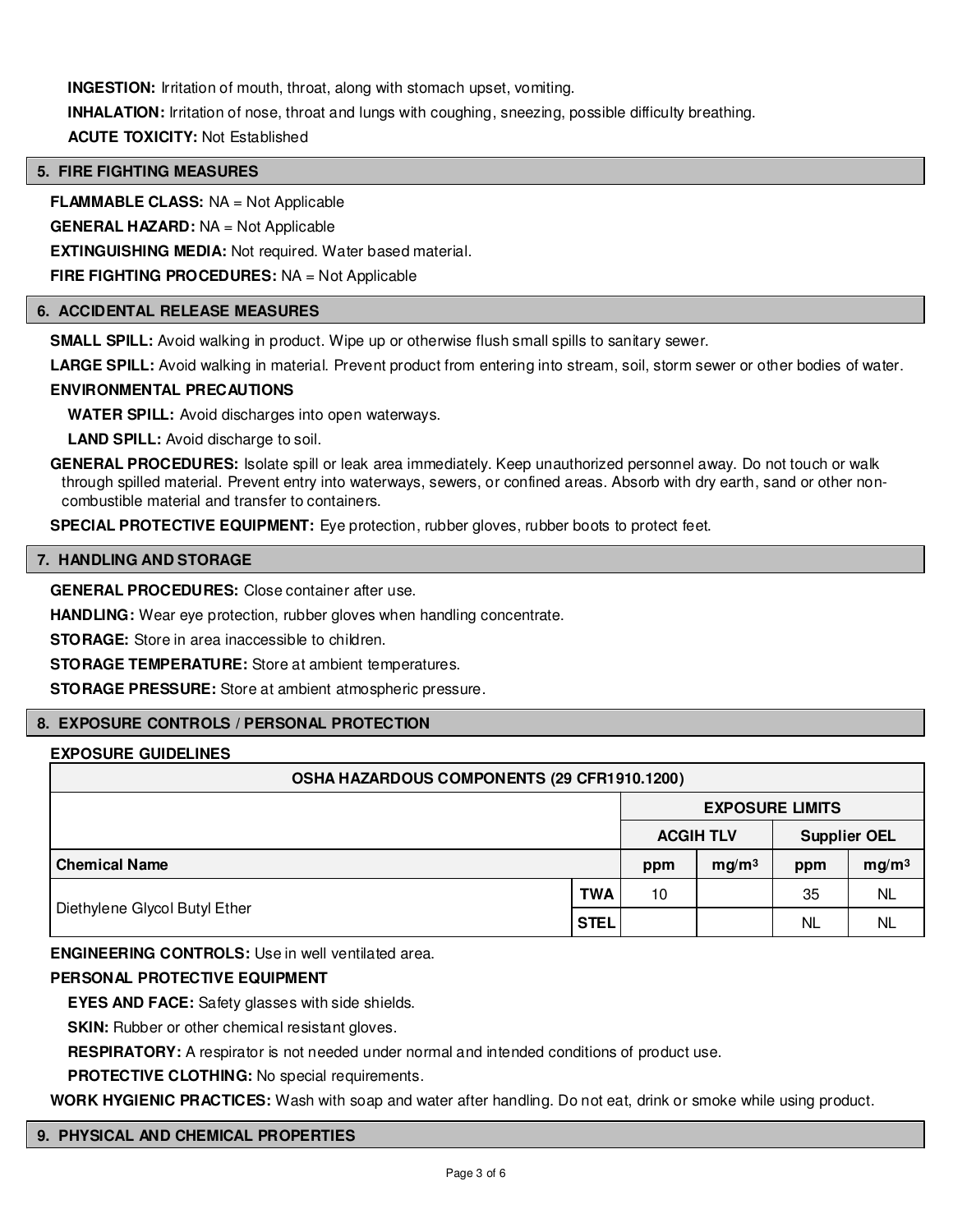**PHYSICAL STATE:** Liquid **ODOR:** Lavender **ODOR THRESHOLD:** Not Established **COLOR:** Water Clear **pH:** 9.5 to 10.5 **PERCENT VOLATILE:** 85+ **FLASH POINT AND METHOD:** None **FLAMMABLE LIMITS:** N/A **AUTOIGNITION TEMPERATURE:** NA = Not Applicable **VAPOR PRESSURE:** ≤ 20 mm Hg at (68°F) **VAPOR DENSITY:** < 1 Air = 1 **BOILING POINT: 212° F; 100° C FREEZING POINT: 32° F; 0° C THERMAL DECOMPOSITION:** Not Available **SOLUBILITY IN WATER:** Complete **EVAPORATION RATE:** (Water =1) 1.0 **DENSITY:** 8.53 at (68°F) **SPECIFIC GRAVITY:** 1.022 grams/ml. **VISCOSITY:** Water thin. **(VOC):** None

# **10. STABILITY AND REACTIVITY**

**REACTIVITY:** Stable **HAZARDOUS POLYMERIZATION:** No **CONDITIONS TO AVOID:** Not Established **POSSIBILITY OF HAZARDOUS REACTIONS:** None Expected. **HAZARDOUS DECOMPOSITION PRODUCTS:** None known. **INCOMPATIBLE MATERIALS:** Strong acids, oxidizers.

# **11. TOXICOLOGICAL INFORMATION**

# **ACUTE**

| <b>Chemical Name</b>             | ORAL $LD_{50}$<br>(rat) | <b>DERMAL LD<sub>50</sub></b><br>(rabbit) | <b>INHALATION</b><br>$LC_{50}$ (rat) |
|----------------------------------|-------------------------|-------------------------------------------|--------------------------------------|
| Secondary Alcohol Ethoxylate     | $> 412$ mg/kg (rat)     | $> 14000$ mg/kg<br>(rabbit)               | .06 mg/l (Rat),<br>Aerosol           |
| Primary Alcohol Ethoxylate C11   | $>$ 2000 mg/kg<br>(rat) | $>$ 2000 mg/kg<br>(rabbit)                |                                      |
| Diethylene Glycol Butyl Ether    | ~4500 mg/kg<br>(rat)    | $\sim$ 2764 mg/kg<br>(rabbit)             |                                      |
| Tripropylene Glycol Methyl Ether | $>3200$ mg/kg<br>(rat)  | $>$ 2000 mg/kg<br>(rabbit)                |                                      |

**EYES:** Not Established **DERMAL LD50:** Not Established **SKIN ABSORPTION: None Expected. ORAL LD50:** Not Established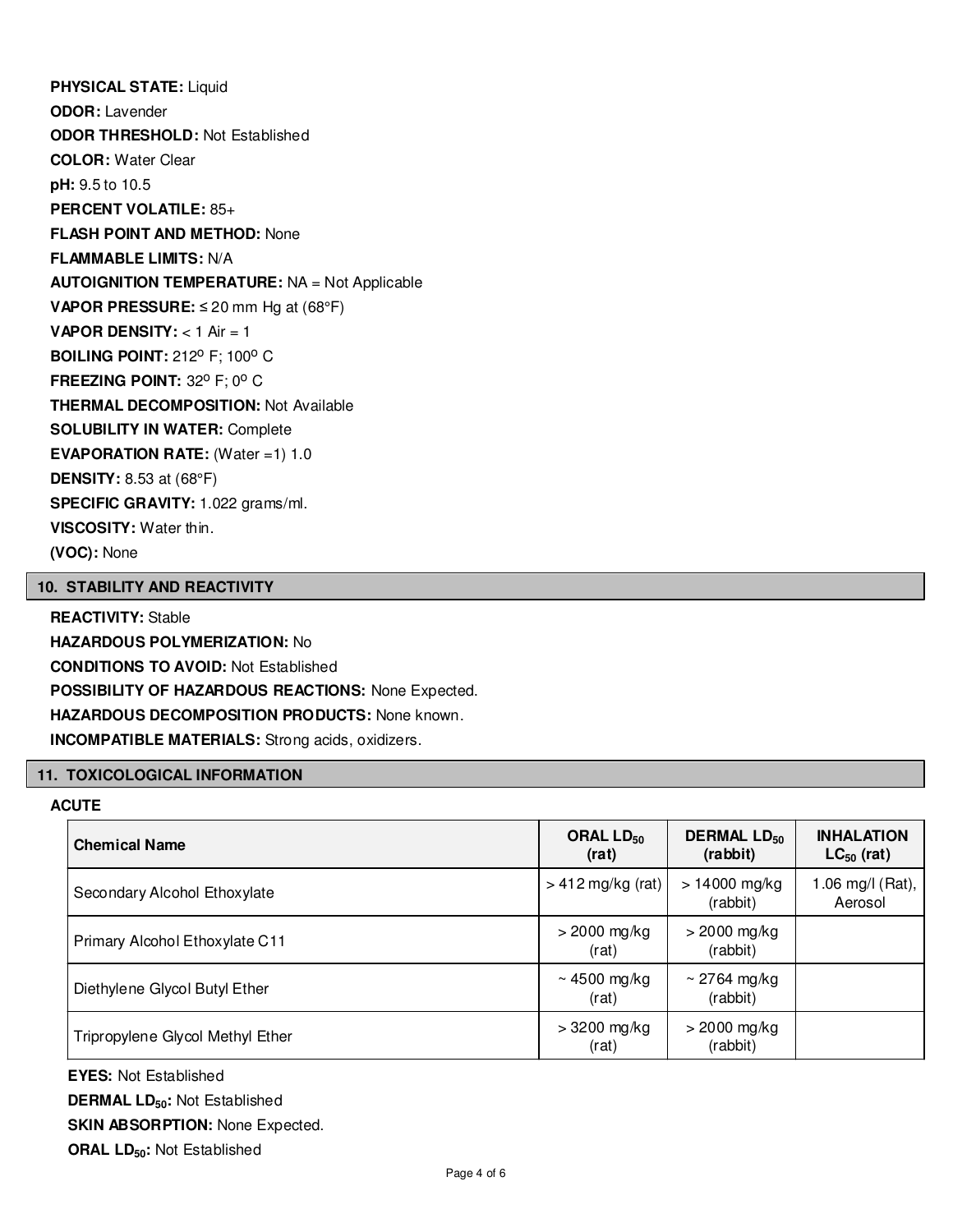**INHALATION LC50:** Not Established

**EYE EFFECTS:** Moderate to severe eye irritant.

**SKIN EFFECTS:** May irritate skin with prolonged or repeated contact.

**IRRITATION:** Irritant

**SENSITIZATION:** No known significant effects or critical hazards.

**REPRODUCTIVE EFFECTS:** No known significant effects or critical hazards.

**MUTAGENICITY:** No known significant effects or critical hazards.

#### **12. ECOLOGICAL INFORMATION**

**ENVIRONMENTAL DATA:** Not Established **ECOTOXICOLOGICAL INFORMATION:** Not Established **AQUATIC TOXICITY (ACUTE):** Not Established

#### **13. DISPOSAL CONSIDERATIONS**

**DISPOSAL METHOD:** Small amounts (less than 5 gallons) may be disposed of in sanitary sewer. Consult local authorities for additional disposal information.

**FOR LARGE SPILLS:** Consult with local and state authorities for large volume disposal.

**PRODUCT DISPOSAL:** Any method in accordance with local, state, and federal laws. Best method is to recycle or reuse for intended purpose.

**EMPTY CONTAINER:** Rinse container with clear water. Offer container for recycling, or dispose of in trash.

**RCRA/EPA WASTE INFORMATION:** NA = Not Applicable

#### **14. TRANSPORT INFORMATION**

#### **DOT (DEPARTMENT OF TRANSPORTATION)**

**PROPER SHIPPING NAME:** Cleaning Compound, not regulated.

#### **ROAD AND RAIL (ADR/RID)**

**PROPER SHIPPING NAME:** Cleaning Compound, not regulated.

**AIR (ICAO/IATA)**

**SHIPPING NAME:** Cleaning Compound, not regulated.

#### **VESSEL (IMO/IMDG)**

**SHIPPING NAME:** Cleaning Compound, not regulated.

#### **15. REGULATORY INFORMATION**

#### **UNITED STATES**

#### **SARA TITLE III (SUPERFUND AMENDMENTS AND REAUTHORIZATION ACT)**

**311/312 HAZARD CATEGORIES:** Health - Acute

**FIRE:** No **PRESSURE GENERATING:** No **REACTIVITY:** No **ACUTE:** Yes **CHRONIC:** No

#### **313 REPORTABLE INGREDIENTS:** NA = Not Applicable

#### **EPCRA SECTION 313 SUPPLIER NOTIFICATION**

| <b>Chemical Name</b>          | $Wt.\%$ | <b>CAS</b> |
|-------------------------------|---------|------------|
| Diethylene Glycol Butyl Ether | $0 - 5$ | 112-34-5   |

#### **302/304 EMERGENCY PLANNING**

**EMERGENCY PLAN:** NA = Not Applicable

#### **CERCLA (COMPREHENSIVE RESPONSE, COMPENSATION, AND LIABILITY ACT)**

**CERCLA REGULATORY:** NA = Not Applicable

**TSCA (TOXIC SUBSTANCE CONTROL ACT)**